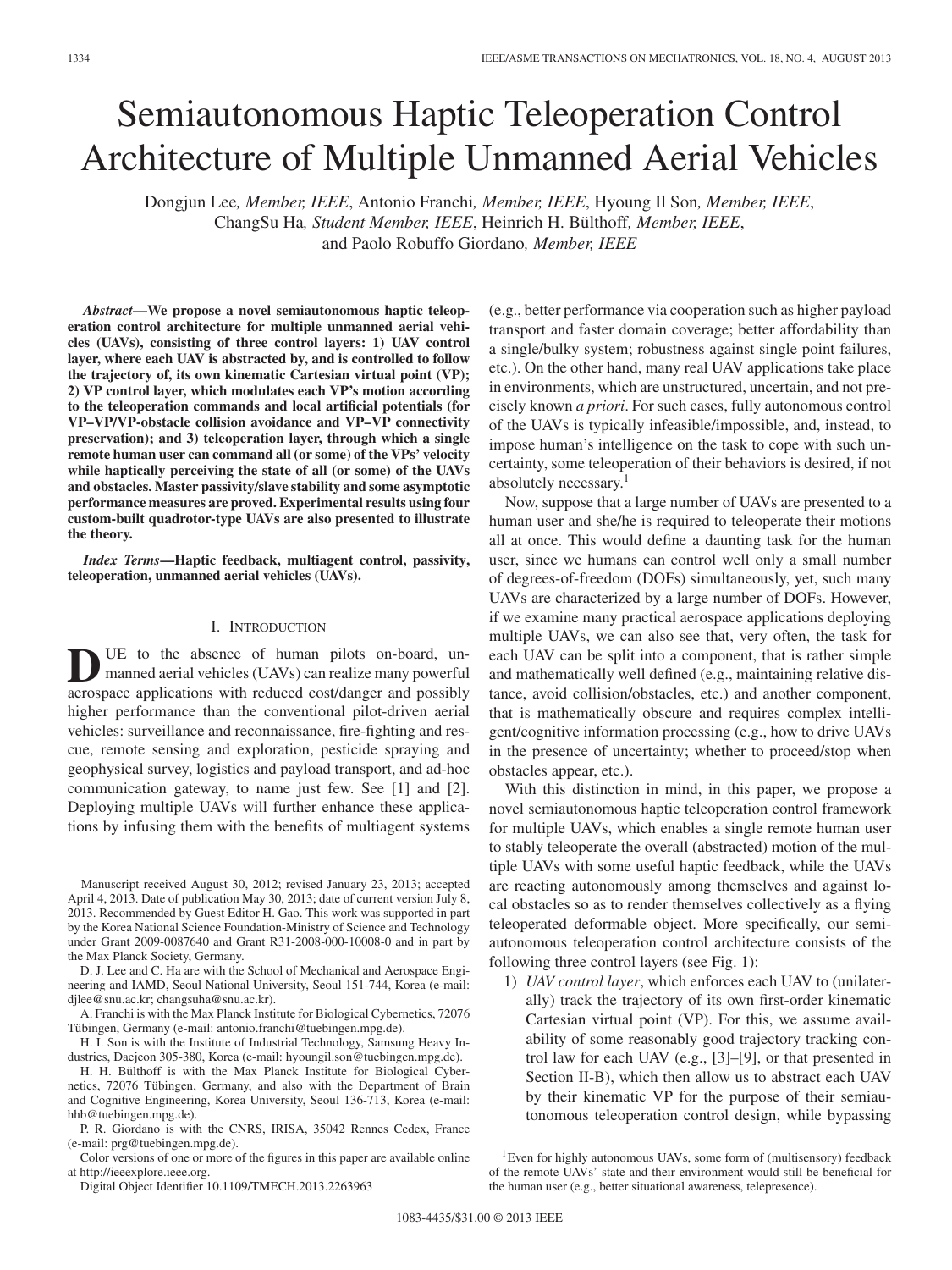

Fig. 1. Semiautonomous haptic teleoperation with four UAVs and their VPs: gray arrows represent information flow of local autonomous UAV/VP control; blue-dashed arrows velocity command for telecontrol; and red-dotted arrows haptic feedback for telesensing. Here, the control set is  $\mathcal{N}_t = \{1, 3, 4\}$  while the sensing set  $\mathcal{N}_s = \{2, 3\}.$ 

the low-level control issues of UAVs (e.g., control underactuation  $[6]$ ,  $[7]$ ;

- 2) *VP control layer*, which modulates the motion of the multiple VPs in such a way that, as a whole, in a *distributed* manner (i.e., each VP is sensing/communicating only with their own neighboring VPs on a certain timeinvariant connectivity (or information) graph  $G$ ), they collectively behave as a multinodal flying deformable object, whose shape autonomously deforms according to local artificial potentials (designed for VP–VP/VP-obstacle collision avoidance and VP–VP connectivity maintenance), while whose bulky motion is driven by the teleoperation (velocity) command received from the master side;
- 3) *teleoperation layer*, which enables a remote human user to teledrive some (or all) of the VPs (i.e., control set  $\mathcal{N}_c$ ), while haptically perceiving the state of some (or all) of the real UAVs (i.e., sensing set  $\mathcal{N}_s$ ). For this, passive setposition modulation (PSPM [10]) is adopted due to its implementation flexibility (e.g., can accommodate master– slave kinematic/dynamic dissimilarity and various forms of haptic feedback signals), guarantee of passivity (i.e., interaction stability with human users), and less conservative passifying action (thus, better performance).

Although there are numerous results for the single UAV motion control (e.g., [3]–[9]) and some results for the single UAV haptic teleoperation (e.g., [7], [11]–[13]), it would be fair to say that the problem of haptic teleoperation of multiple UAVs starts being considered fairly recently.

The framework of [14], which was later applied to UAVs in [15], utilizes *passive decomposition* [16], [17] to precisely maintain the formation shape (i.e., shape system) among the agents, while their overall motion (i.e., locked system) is teleoperated. These results [14], [15], however, demand all-to-all communication among the agents and also are limited to master– slave position–position teleoperation, which is not so suitable for the UAV teleoperation, since the master workspace is bounded, yet, that of the slave UAVs is not (i.e., *kinematic dissimilarity* [18]). Passive decomposition, extended to nonholonomic systems [19], was also used in [20] for the teleoperation of multiple wheeled mobile robots. This work [20] has some similarity

with the current work (e.g., master-position/slave-velocity teleoperation via PSPM), yet, still requires all-to-all communication and does not address collision avoidance/connectivity preservation among the slave robots.

To our knowledge, the works of Franchi *et al.* [21] and [22] are the very first results on the haptic teleoperation of multiple UAVs that do not require all-to-all communication among the UAVs (i.e., distributed) and also consider the issues of collision and connectivity among them. Here, [21] is the conference version of this paper, while [22], later expanded in [23] and [24], considers the *switching* leader–follower information topology among the second-order dynamic VPs with constant time delay between the master and the leader UAV. Subsequent developments/improvements ensuing these [21], [22] are as follows: 1) in [25], a partially decentralized shared control system for multi-UAVs is proposed, that is based only on *bearing* (angular) measurements locally obtainable from camera-like sensors; 2) in [26], a decentralized approach, that can enforce *global connectivity* (e.g., for steady information flow among the UAVs) in the presence of graph switching and teleoperation, is presented; and 3) in [27], by using the control framework proposed in [21] and in this paper, the impact and effectiveness of different haptic feedback for multi-UAV haptic teleoperation is studied from a *perceptual point of view*.

Differently from the works mentioned previously [14], [15], [20], [22]– [26], our semiautonomous haptic teleoperation control architecture, proposed first in [21] and detailed/completed in this paper, possesses the following properties: 1) the information flow (i.e., connectivity graph) among the UAVs is distributed  $(cf. [14], [15], [20], [25])$  and their collective shape can reactively deform according to the external environment (cf. [14], [15], [20]); 2) master passivity/slave stability (with the firstorder kinematic VPs) is enforced, which is likely less conservative than master passivity/slave passivity of other results using the second-order dynamic VPs (cf. [14], [15], [22]–[24], [26]); 3) *any* forms of haptic feedback signal can be adopted without jeopardizing master passivity/slave stability even in the presence of communication unreliability<sup>2</sup> (cf. [14], [15], [22]–[24], [26]); and 4) the human user can freely choose any "control set"  $\mathcal{N}_t$  and any "sensing set"  $\mathcal{N}_s$  from multiple UAVs for telecontrol/sensing depending on task objectives and conditions (cf. [14], [15], [20], [22]–[24], [26]). Our semiautonomous control architecture has also served as the foundation for some of those subsequent results (e.g., kinematic VPs and flexible PSPM with master passivity/slave stability: [7], [25], [27]).

A portion of this paper was presented in [21]. The current version has been substantially revised from [21], particularly with: 1) full experiment (i.e., with real UAVs) as compared to the only semiexperiment (i.e., with simulated UAVs) in [21] (Section III); 2) complete explanation on implementing the UAV control layer, which was only alluded in [21] (Section II-B); and

<sup>&</sup>lt;sup>2</sup>For brevity of this paper and due to the ease of inferring how communication unreliability would affect our semiautonomous teleoperation architecture via PSPM from [10] and [28], in this paper, we omit experimental results with imperfect communication and instead refer readers to [10] and [28]. The obtained theoretical results (e.g., Proposition 1 and Theorem 1) yet equally hold for the imperfect communication.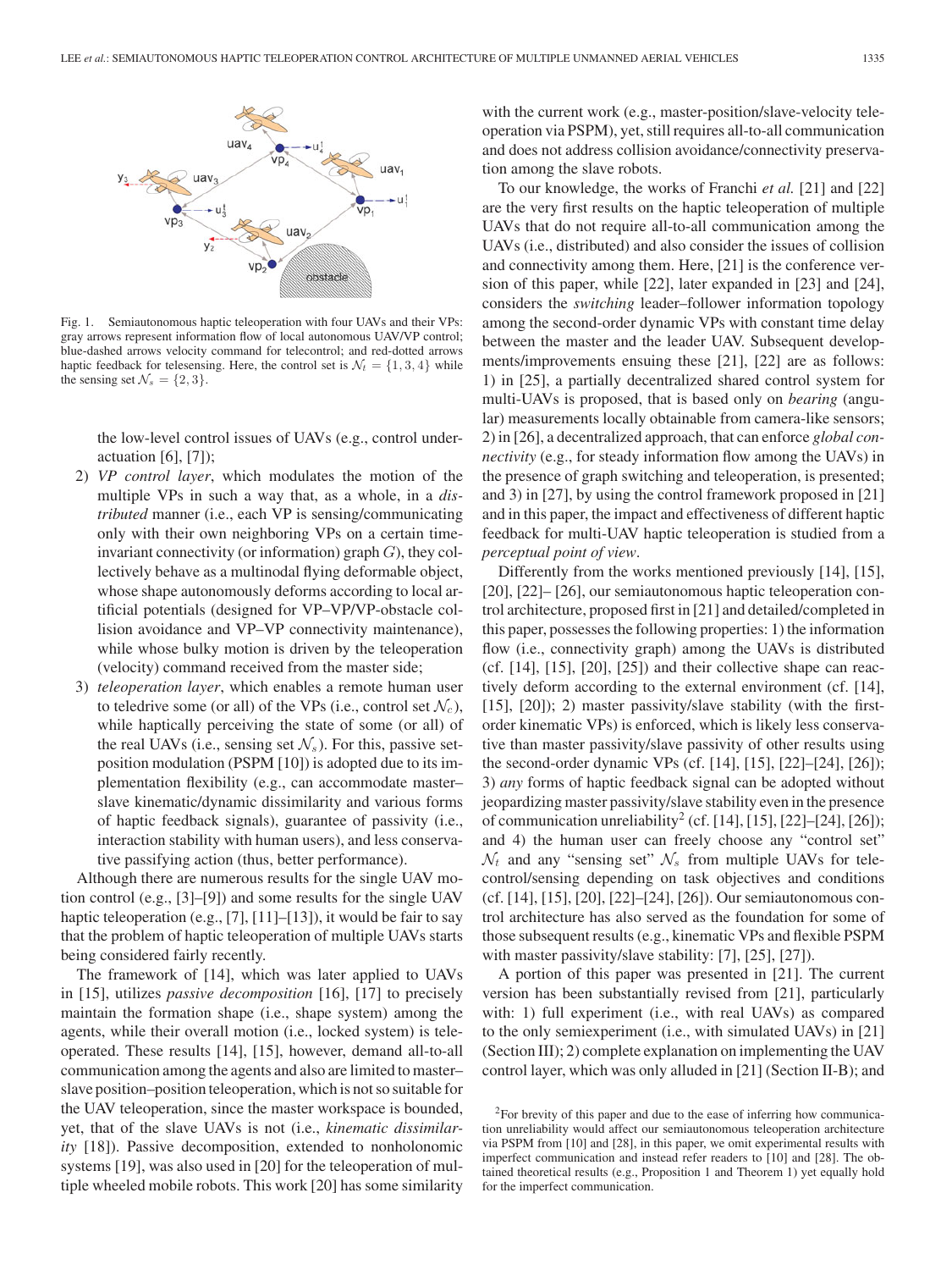3) whole new introduction, improved organization and significantly expanded explanations of technical results/details. Some high-level description of our semiautonomous architecture was also reported in [29], yet, without technical details, which are fully provided in this paper.

The rest of this paper is organized as follows. Section II introduces some preliminary materials and details the three control layers: UAV control layer in Section II-B; VP control layer in Section II-C; and teleoperation layer in Section II-D. Section III presents experimental results using four custom-built quadrotortype UAVs with hardware/software details. Section IV summarizes this paper with some comments on future research directions.

## II. SEMIAUTONOMOUS TELEOPERATION CONTROL **ARCHITECTURE**

## *A. Slave UAVs and Master Haptic Device*

Let us consider N UAVs, whose 3-DOF Cartesian positions are denoted by  $x_i \in \mathbb{R}^3$ ,  $i = 1, 2, \ldots, N$ . Here, we are interested in the case where a single human user teleoperates the Cartesian positions  $x := [x_1; x_2; \ldots; x_N] \in \mathbb{R}^{3N}$  of the N UAVs simultaneously. For this, we do not require the UAVs to be of a specific type. We rather allow them to be of *any* types (e.g., swarm of heterogeneous UAVs) as long as a reasonably performing trajectory tracking control exists for them so that we can drive each  $x_i$  to faithfully track a smooth reference trajectory. See Section II-B.

One class of such UAVs, that possesses a well-performing trajectory tracking control, is the so-called *vectored-thrust (or thrust-propelled)* UAVs [6], whose 6-DOF (underactuated) dynamics in SE(3) is given by

$$
m_i \ddot{x}_i = -\rho_i R_i e_3 + m_i g e_3 + \delta_i \qquad (1)
$$

$$
J_i \dot{w}_i + S(w_i) J_i w_i = \gamma_i + \zeta_i, \dot{R}_i = R_i S(w_i)
$$
 (2)

where  $m_i > 0$  is the mass,  $x_i \in \mathbb{R}^3$  is the Cartesian center-ofmass position w.r.t. the north–east–down (NED) inertial frame (with  $e_1, e_2, e_3$  representing N, E, and D directions),  $\rho_i \in \Re$  is the thrust control input along the body frame  $e_3$ ,  $R_i \in SO(3)$ is the rotational matrix describing the body NED frame of UAV w.r.t. to the inertial NED frame,  $w_i \in \mathbb{R}^3$  is the angular rate of the UAV relatively to the inertial frame represented in the body frame,  $J_i \in \mathbb{R}^{3 \times 3}$  is the UAV's inertia matrix w.r.t. the body frame, g is the gravitational constant,  $\gamma_i \in \mathbb{R}^3$  is the attitude torque control input,  $\delta_i, \zeta_i \in \mathbb{R}^3$  are the aerodynamic perturbations, and  $S(\star) : \mathbb{R}^3 \to so(3)$  is the skew-symmetric operator defined s.t. for  $a, b \in \mathbb{R}^3$ ,  $S(a)b = a \times b$ . Some examples of this vectored-thrust UAV include: autonomous helicopters [4], [30], VTOL aircraft [9], ducted-fan UAVs [8], and quadrotors [6], which we use for the experiment in Section III.

Let us also consider a 3-DOF nonlinear Lagrangian haptic device as modeled by [10], [15]

$$
M(q)\ddot{q} + C(q,\dot{q})\dot{q} = \tau + f \tag{3}
$$

where  $q \in \mathbb{R}^3$  is the configuration,  $M(q) \in \mathbb{R}^{3 \times 3}$  is the positivedefinite/symmetric inertia matrix,  $C(q, \dot{q}) \in \mathbb{R}^{3 \times 3}$  is the Coriolis matrix, and  $\tau, f \in \mathbb{R}^3$  are the control and human forces, respectively. It is well known that this haptic device is (energetically) passive:  $\forall T \geq 0, \exists d \in \Re$  s.t.,

$$
\int_0^T [\tau + f]^T \dot{q} dt = \kappa(T) - \kappa(0) \ge -\kappa(0) =: d^2
$$

which can be easily shown by using that  $\dot{M} - 2C$  is skew symmetric [31].

Our goal is then to enable a single remote user to teleoperate N UAVs' Cartesian motions  $x := [x_1; x_2; \dots; x_N] \in \Re^{3N}$ via the single 3-DOF master haptic device (3) simultaneously, while providing the user with some useful haptic feedback to convey information of the  $N$  UAVs' state and their surrounding environments. There are several interesting aspects/challenges to achieve this: 1) *large slave DOF:* humans can usually control well only a small number of DOFs at the same time [e.g., 3-DOF master device  $(3)$ ], yet, the slave N UAVs possess a large number of DOFs; 2) *kinematic/dynamic dissimilarity [18]:* usual master device (3) has a bounded workspace with full actuation (e.g., joystick), yet, the UAVs' workspace is unbounded [e.g.,  $E(3)$ ] and their dynamics [e.g., (1) and (2)] typically not so favorable to control as the full-actuated master device (e.g., underactuated 3-DOF translation dynamics (1) with 1-DOF thrust control ρi); and 3) *control distribution among UAVs:* information flow (either through communication or sensing) among the UAVs is desired to be distributed (i.e., each UAV requires information only from their neighbors and possibly from the master site), particularly when the number of UAVs is large.

To address these challenges, we propose a novel semiautonomous haptic teleoperation control architecture for multiple UAVs, consisting of the three control layers, UAV control layer, VP control layer, and PSPM-based teleoperation layer, each to be detailed in the following three sections.

## *B. UAV Control Layer*

In this paper, we are interested in teleoperating the Cartesian motions  $x = [x_1; x_2; \dots, x_N] \in \mathbb{R}^{3N}$  of the N UAVs, whose dynamics [e.g., (1)], yet, is typically too complicated to be directly handled with by the standard teleoperation techniques [e.g., underactuation of (1)]. It is also desirable in many cases to "hide" this complex underlying dynamics of the UAVs from the human user so that she/he can focus more on the high-level teleoperation of the multiple UAVs without being distracted to simultaneously taking care of their low-level dynamics.

To circumvent this issue, we endow each UAV with a 3-DOF Cartesian VP,  $p_i \in \mathbb{R}^3$ . The human user will then teleoperate these  $N$  VPs instead of the real UAVs, while the real UAV (i.e.,  $x_i$ ) is tracking its own VP (i.e.,  $p_i$ ). See Fig. 1. Abstracting each UAV by their VP and formulating the semiautonomous teleoperation objectives on these (simpler)  $N$  VPs, we can greatly simplify the design of the VP-control layer (see Section II-C) and of the teleoperation layer (see Section II-D), while encapsulating the issue of the UAVs' complex low-level dynamics within the UAV control layer. This also implies that our semiautonomous teleoperation architecture is applicable to *any* types of (possibly heterogeneous) mobile robots (e.g., humanoids,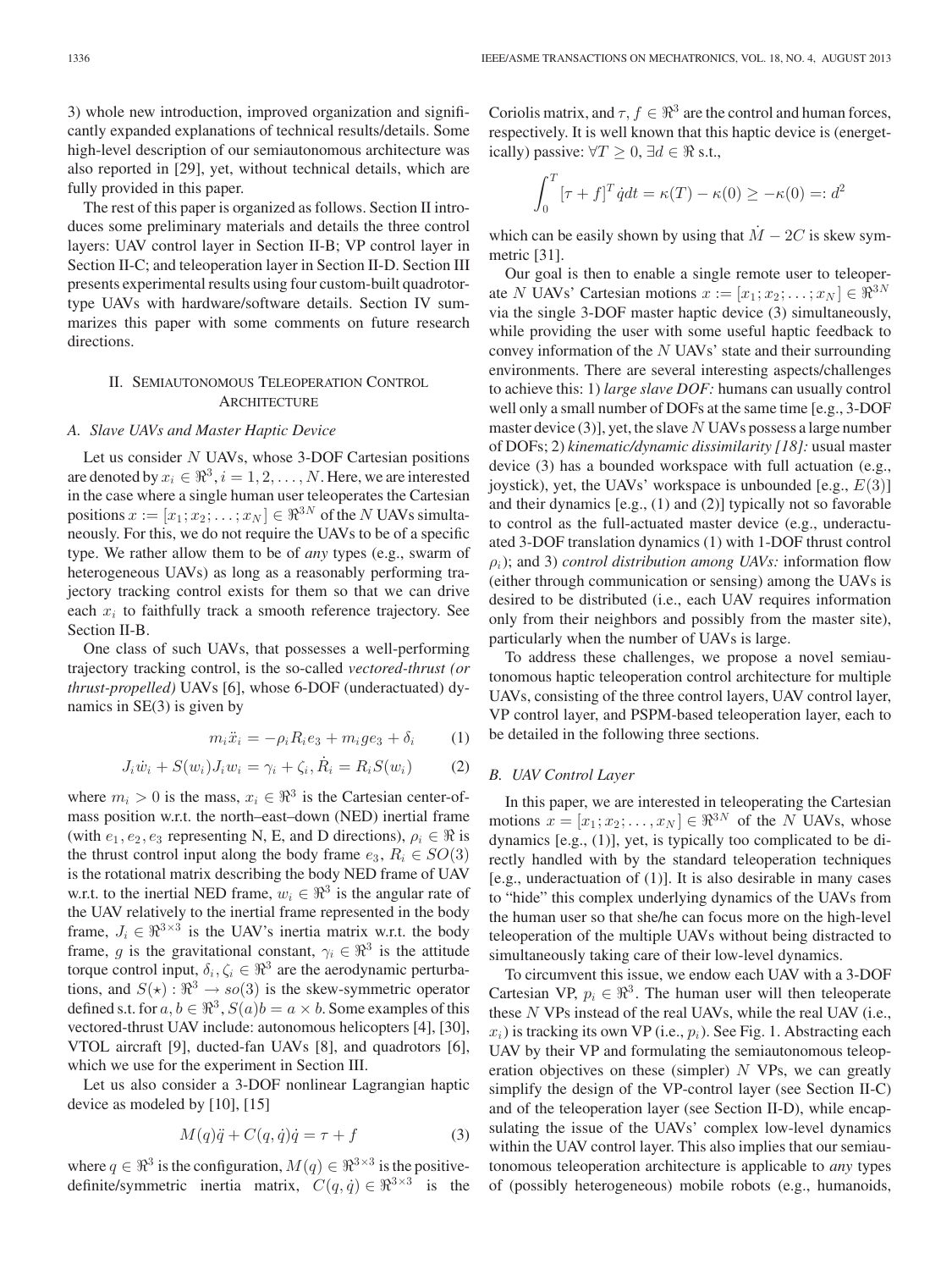unicycles) as long as they possess some adequately functioning tracking controller to follow their own VPs.

The vectored-thrust UAVs (1), (2) assume many of such wellperforming tracking control laws (e.g., [4], [6]–[8]). Although one of these schemes can certainly be used, to facilitate readers' implementation of our framework, here, we present a simple tracking control law for (1) and (2), which turns out to be fairly reliable and robust during our experiments in Section III and also many other demonstrations performed at the authors' institutions using quadrotor UAVs.

Our control law is based on the natural decoupling property of (1) and (2), that is, the attitude dynamics (2) is independent from the translation dynamics (1). We then design our controller to have the following *inner outer loop structure*: 1) a slower outer loop position tracking controller is designed for (1) to drive  $x_i$  to track  $p_i$ , while specifying thrust and attitude commands; whereas 2) a faster inner loop attitude controller is designed for (2) to attain the attitude commands given from the outer loop. In the following derivations of the controller, for notational convenience, we omit UAV's index  $i$  in (1) and (2).

First, let  $\eta := [\phi, \theta, \psi]^T \in \Re^3$  be the RPY Euler angle representation of the rotation matrix R, with  $\phi$ ,  $\theta$ ,  $\psi$  being, respectively, the roll, pitch, and yaw angles of the UAV along the NED directions. We can then rewrite the attitude dynamics (2) using  $\eta$  s.t.

$$
\Sigma_1 : \begin{cases} J\dot{w} = -S(w)Jw + \gamma + \zeta \\ \dot{\eta} = T(\eta)w \end{cases}
$$
 (4)

where  $T(\eta) \in \mathbb{R}^{3 \times 3}$  is the transformation matrix from  $w \in so(3)$ to the Euler angle rates  $\dot{\eta}$ . The translational dynamics (1) can also be written by using  $\eta$  s.t.

$$
\Sigma_2: m\ddot{x} = mge_3 - \rho R(\eta)e_3 + \delta \tag{5}
$$

where  $R(\eta) = R_{e_3}(\psi) R_{e_2}(\theta) R_{e_1}(\phi)$ , with  $R_{e_i}$  being the elementary rotation matrix about the  $e_i$ -axis [31].

Notice that the attitude dynamics  $\Sigma_1$  is independent from  $\Sigma_2$  (and  $\rho$ , which will contain the control action for x), while the reverse does not hold, i.e.,  $\Sigma_2$  depends on  $\Sigma_1$  due to the term  $R(\eta)$ . The goal of the controller is then to make use of the four control inputs,  $\gamma \in \mathbb{R}^3$  and  $\rho \in \mathbb{R}$ , to separately control the UAV's position  $x = (x_1, x_2, x_3)^T$  to track a (smooth) VP's reference trajectory  $p = (p_1, p_2, p_3)^T$  and the yaw angle  $\psi$  to (possibly time varying) target value  $\psi_d$ .

Let us start with the position controller first. For this, using  $R(\eta) = R_{e_3}(\psi) R_{e_2}(\theta) R_{e_1}(\phi)$ , we can write (5) as

$$
R_{e_3}^T(\psi)m\ddot{x} = mge_3 - R_{e_2}(\theta)R_{e_1}(\phi)\rho e_3 + R_{e_3}^T(\psi)\delta
$$
 (6)

whose last row reads s.t.

$$
m\ddot{x}_3 = mg - \cos(\phi)\cos(\theta)\rho + \delta_3
$$

with  $\delta = (\delta_1, \delta_2, \delta_3)^T$ . This then suggests the following thrust control:

$$
\rho = -\frac{m}{\cos\phi\cos\theta}[-g + \ddot{p}_3 + k_{d_P}(\dot{p}_3 - \dot{x}_3) + k_{p_P}(p_3 - x_3)]
$$
\n(7)

which ensures local exponential stability of  $p_3 - x_3$ , as long as the system is away from the singularity  $\cos \phi \cos \theta = 0$  and  $\delta_3 = 0.$ 

On the other hand, the first two rows of (5) are given by

$$
m\left(\frac{\ddot{x}_1}{\ddot{x}_2}\right) = -\rho \underbrace{\left[\frac{\cos\phi\cos\psi}{\cos\phi\sin\psi} - \cos\psi\right]}_{=:Q(\phi,\psi)\in\Re^{2\times 2}} \left(\frac{\sin\theta}{\sin\phi}\right) + \left(\frac{\delta_1}{\delta_2}\right)
$$

where Q is always analytically invertible as long as  $\cos \phi \neq 0$ . This then shows that  $(p_1 - x_1, p_2 - x_2)$  will be locally exponentially stable (with  $\delta_1 = \delta_2 = 0$ ), if the attitude controller (to be defined later) can attain pitch and roll commands  $\theta_d$ ,  $\phi_d$  given by

$$
\begin{pmatrix}\n\sin \theta_d \\
\sin \phi_d\n\end{pmatrix} = \frac{mQ^{-1}}{-\rho} \begin{pmatrix}\n\ddot{p}_1 + k_{d_P} (\dot{p}_1 - \dot{x}_1) + k_{p_P} (p_1 - x_1) \\
\ddot{p}_2 + k_{d_P} (\dot{p}_2 - \dot{x}_2) + k_{p_P} (p_2 - x_2)\n\end{pmatrix}.
$$
\n(8)

Here, although (8) defines a nonlinear equation for  $\phi$ , we found it works pretty well in practice to obtain  $(\theta_d, \phi_d)$  while assuming Q be a function of  $(\phi, \psi)$ , particularly with fast enough attitude control servo-rate (e.g., 500 Hz in Section III).

Now, define the desired attitude set point by  $\eta_d :=$  $[\phi_d, \theta_d, \psi_d]$ , where  $\phi_d$  and  $\theta_d$  are given above from the (outer loop) position controller (8), while  $\psi_d$  can be set arbitrarily (e.g.,  $\psi_d = 0$ ). Given  $\eta_d$ , we then design the (fast/inner-loop) attitude regulation control as follows. First, differentiating the second row of (4), we can get

$$
\ddot{\eta} = T(\eta)\dot{w} + \dot{T}(\eta)w
$$

which, by using the first row of (4), becomes

$$
\ddot{\eta} = T(\eta)J^{-1}(-w \times Jw + \gamma + \zeta) + \dot{T}(\eta)w.
$$

We then choose the attitude regulation control s.t.

$$
\gamma = JT^{-1}(\eta)(-k_{d_A} \dot{\eta} + k_{p_A} (\eta_d - \eta))
$$
\n(9)

with which we have the following closed-loop dynamics:

$$
\ddot{e}_{\eta} + [k_{d_A} + TJ^{-1}S(w)Jw - \dot{T}T^{-1}]\dot{e}_{\eta} + k_{p_A}e_{\eta} = TJ^{-1}\zeta
$$

with  $e_{\eta} := \eta - \eta_d$ , implying that, if  $\zeta = 0$ ,  $(e_{\eta}, \dot{e}_{\eta})$  will be locally exponentially stable, if  $(e_n(0), \dot{e}_n(0))$  is small enough and  $k_{d_A}$  large enough.

The presented controller  $(7)$ – $(9)$ , although simple in its structure (i.e., easier to implement than [4], [6]–[8]), turns out to be sufficient for our experiments (and many on-site demonstrations) as evidenced in Section III. Thus, from now on, we assume that: 1) we have implemented for each UAV a trajectory tracking control to make  $x_i$  to follow  $p_i$ ; and 2) this control performs reasonably well, by keeping  $||x_i - p_i||$  and  $||\dot{x}_i - \dot{p}_i||$ small enough ( $||x||^2 := x^T x$ ). How to control the motion of N VPs is then the subject of Section II-C.

### *C. Distributed VP Control Layer*

We consider N *first-order kinematic* VPs to abstract each UAV, with their Cartesian position denoted by  $p_i \in \mathbb{R}^3$  (i =  $1, 2, \ldots, N$ ). Our goal is to render these N VPs as a N-nodes flying deformable object in a *distributed manner*, so that their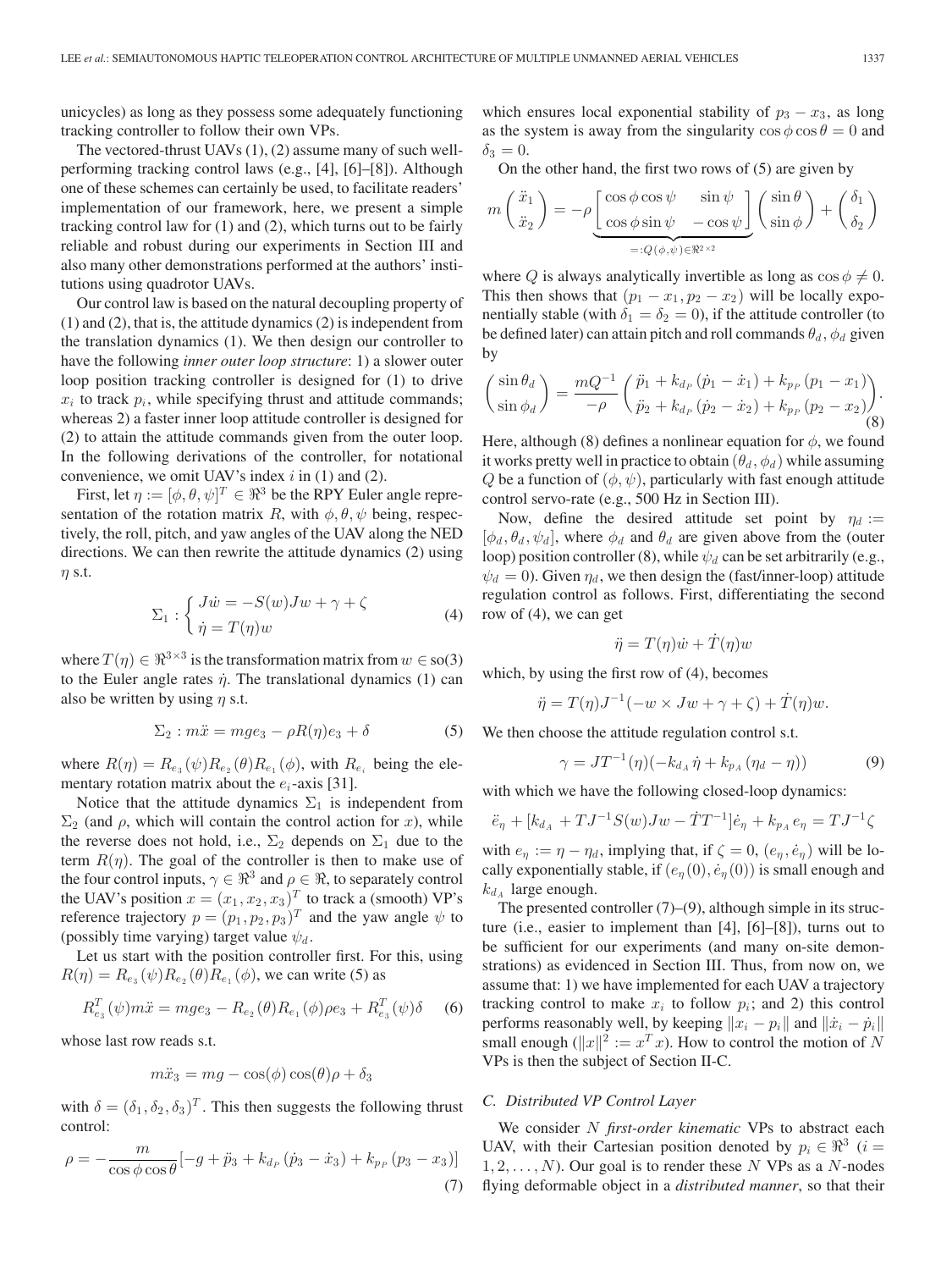

Fig. 2. Examples of  $\varphi_{ij}^c$  and  $\varphi_{ir}^o$ , to ensure VP–VP/VP-obstacle collision distance  $> 0.1$  and VP–VP separation distance  $< 1$  [15], [34].

shape autonomously deforms reacting to the presence of obstacles, while their collective motion is telecontrolled by a single remote human user, with the information flow among the VPs distributed. See Fig. 1. As long as the UAV control layer in Section II-B ensures  $||x_i - p_i||$  and  $||\dot{x}_i - \dot{p}_i||$  be small, these VPs' behaviors will be then faithfully duplicated among the real UAVs.

To describe how the VPs are connected (via communication or sensing) to form the N-nodes flying object, we define the undirected *connectivity graph* G, with the N VPs as its nodes and their connection  $(i, j)$  as its edges. Since G is undirected,  $(i, j) \in \mathcal{E}(G)$  iff  $(j, i) \in \mathcal{E}(G)$ , where  $\mathcal{E}(G)$  is the edge set of G. We assume  $G$  is connected and also dense enough so that, with some suitably defined inter-VP attractive/repulsive potentials on  $\mathcal{E}(G)$ , it can define the *undeformed* shape of the N-nodes deformable object with no inter-VP separation or collision (e.g., rigid graph [32], [33]). We also assume  $G$  to be time invariant (e.g., no creation/elimination of edges over time). For some applications, a time-varying  $G$  may be useful (e.g., separation of N-nodes flying object to penetrate narrow passages and merge afterward). See [22]–[24], [26], where such a time-varying  $G$ is achieved for the second-order dynamic VPs under a leader– follower connectivity graph.

We implement the following kinematic evolution of VP on each UAV: for the ith UAV,

$$
\dot{p}_i(t) := u_i^t + u_i^c + u_i^o \tag{10}
$$

where

1)  $u_i^c \in \Re^3$  embeds the inter-VP collision avoidance and connectivity preservation, as defined by

$$
u_i^c := -\sum_{j \in \mathcal{N}_i} \frac{\partial \varphi_{ij}^c (\|p_i - p_j\|^2)^T}{\partial p_i} \tag{11}
$$

where  $\varphi_{ij}^c$  is a certain artificial potential function to create attractive action if  $||p_i - p_j||$  is large, and repulsive action if  $\|p_i - p_j\|$  small (see Fig. 2), and

$$
\mathcal{N}_i := \{j | (j, i) \in \mathcal{E}(G)\}
$$

i.e., the connectivity neighbors of the *i*th VP on  $G$ ; 2)  $u_i^o \in \mathbb{R}^3$  is the obstacle avoidance action as given by

$$
u_i^o := -\sum_{r \in \mathcal{O}_i} \frac{\partial \varphi_{ir}^o(\|p_i - p_r^o\|)^T}{\partial p_i} \tag{12}
$$

where  $\mathcal{O}_i$  is the set of obstacles of the *i*th VP with  $p_r^o$ being the position of the *r*th obstacle in  $\mathcal{O}_i$ , and  $\varphi_i^o$  is a certain artificial potential, which produces repulsive action if  $\|p_i - p_r^o\|$  is small, smoothly converges to zero as  $\|p_i - p_r^o\|$  $p_r^o \parallel \rightarrow d$ , and stays zero for  $\Vert p_i - p_r^o \Vert \ge d$ , to make the effect of obstacles for each VP gradually emerge/disappear when they move closer/farther from the VP than  $d > 0$  (see Fig. 2);

3)  $u_i^t \in \mathbb{R}^3$  will contain the teleoperation command for the UAVs in the "control set"  $\mathcal{N}_t \subset \{1, 2, ..., N\}$ , to enable a remote human user to directly teledrive the Cartesian velocity of these VPs in  $\mathcal{N}_t$  and, consequently, the collective velocity of the N-nodes flying deformable object (to be designed in Section II-D).

Each UAV numerically integrates this kinematic evolution equation (10) over the sampling time (e.g., 150 Hz for Section III) to obtain (and track) the position  $p_i$  of their own VP. Here, both the inter-VP potential  $\varphi_{ij}^c$  and the VP-obstacle potential  $\varphi_{ij}^o$  are designed s.t.: 1) they are distance based (i.e.,  $\varphi_{ij}^c(\|p_i - p_j\|)$ , not vector based (i.e.,  $\varphi_{ij}^c(p_i - p_j)$ ), to allow for the rotational symmetry  $[35]$  of the N-VPs deformable flying object (see Section III-D); and 2) they rapidly increase when inter-VP/VP-obstacle collisions or inter-VP separation (e.g., with limited communication range) are impending to prevent that. For a design example of  $\varphi_{ij}^c$ ,  $\varphi_{ir}^o$ , see [15] and [34].

Proposition 1 summarizes some key properties of the swarm behavior of the N VPs (10), with  $\varphi_{ij}^c$ ,  $\varphi_{ir}^o$  and bounded  $u_i^t$ . For that, define the total potential energy s.t.

$$
V(t) := \frac{1}{2} \sum_{i=1}^{N} \sum_{j \in \mathcal{N}_i} \varphi_{ij}^c(||p_i - p_j||) + \sum_{i=1}^{N} \sum_{r \in \mathcal{O}_i} \varphi_{ir}^o(||p_i - p_r^o||)
$$

and also assume that  $\varphi_{ij}^c$  and  $\varphi_{ir}^o$  are constructed s.t.: 1) there exists a large enough  $M > 0$  s.t.  $V(t) \leq M$  implies inter-VP connectivity preservation and no inter-VP/VP-obstacle collisions (e.g., rigid graph [32], [33]); and 2)  $\partial \varphi_{ij}^c / \partial p_i$  and  $\partial \varphi_{ir}^o / \partial p_i$  are bounded, if  $\varphi_{ij}^c$  and  $\varphi_{ir}^o$  are bounded.

*Proposition 1:* Suppose  $u_i^t$  is bounded with  $||u_i^t|| \le \bar{u} \ \forall t \ge 0$ ,  $\forall i \in \mathcal{N}_t \subset \{1, 2, \ldots, N\}$  and  $V(0) < M$ . Suppose further that, if  $V(t) \geq \overline{M}$ , there exists at least one VP, say the sth VP,  $s \in$  $\{1, 2, \ldots, N\}$ , s.t.

$$
\left\| \sum_{j \in \mathcal{N}_s} \frac{\partial \varphi_{sj}^c}{\partial p_s} + \sum_{r \in \mathcal{O}_s} \frac{\partial \varphi_{sr}^o}{\partial p_s} \right\| \ge \frac{\sqrt{N_t} + \delta_{st}}{2} \bar{u} \qquad (13)
$$

where  $N_t$  is the cardinality of  $\mathcal{N}_t$ ; and  $\delta_{st} = 1$  if  $s \in \mathcal{N}_t$ , and  $\delta_{st} = 0$  otherwise. Then, all the N VPs are stable with bounded  $\dot{p}_i$ ; VP–VP/VP-obstacle collisions are avoided; and VP–VP connectivity is preserved. Moreover, if  $u_i^o \equiv 0 \ \forall i = 1, 2, \dots, N$ (i.e., no obstacles) and  $u_i^t$  is the same for all the UAVs in  $\mathcal{N}_t$ , we have  $\sum_{i=1}^{N} \dot{p}_i = N_t \cdot u_i^t, \forall t \ge 0.$ 

*Proof:* Here, we only provide a sketch of proof. Refer to [21] for some more details. Differentiating the above  $V(t)$  with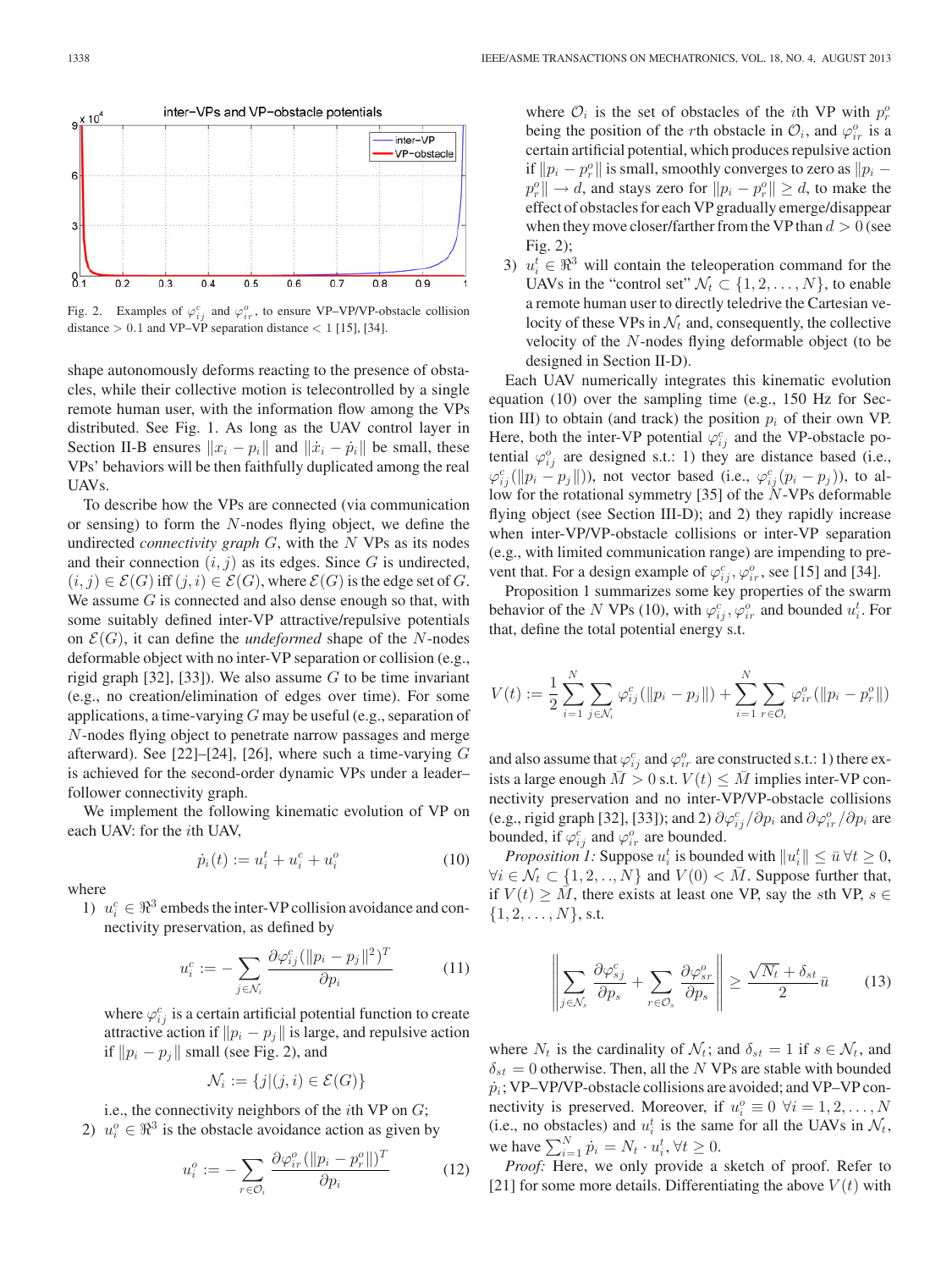$$
\sum_{i=1}^{N}\sum_{j\in\mathcal{N}_i}\frac{\partial\varphi_{ij}^c}{\partial p_i}\dot{p}_i=\sum_{i=1}^{N}\sum_{j\in\mathcal{N}_i}\frac{\partial\varphi_{ij}^c}{\partial p_j}\dot{p}_j,
$$
 we have

$$
\dot{V} = \sum_{i=1}^{N} W_i^T(-W_i + u_i^t) \le \sum_{i=1}^{N} (-\|W_i\|^2 + \delta_{it}\bar{u}\|W_i\|)
$$

where  $W_i := -u_i^c - u_i^o$ . Now, suppose that  $V(t) \geq \overline{M}$ . Then, where  $W_i := -u_i - u_i$ . Now, suppose that  $V(t) \geq M$ . Then,<br>from (13),  $\exists s \in \{1, 2, ..., N\}$  s.t.  $||W_s|| \geq \overline{u}(\sqrt{N_t} + \delta_{st})/2$ . We can thus obtain  $\hat{V} \leq -\sum_{i \notin \mathcal{N}_t \cup \{s\}} ||\hat{W}_i||^2 - ||W_s||^2 + \delta_{st} \bar{u}$  $||W_s|| - \sum_{i \in \mathcal{N}_t \backslash \{s\}} (||W_i||^2 - \bar{u}||W_i||) \le - \left(||W_s|| - \frac{\delta_{st} \bar{u}}{2}\right)^2 +$  $N_t \frac{\bar{u}^2}{4} \leq 0$ , where we use the facts that  $\delta_{st}^2 = \delta_{st}$ ,  $-\|W_i\|^2 +$  $\|\bar{w}_i\| \leq \bar{u}^2/4$ , and  $\delta_{st}^2 \bar{u}^2 + \sum_{i \in \mathcal{N}_t \setminus \{s\}} \bar{u}^2 = N_t \bar{u}^2$ . This then implies  $V(t) \leq \overline{M}$   $\forall t \geq 0$ , proving no inter-VP/VP-obstacle collision and inter-VP separation. Boundedness of  $\dot{p}_i$  follows from (10), with bounded  $u_i^c, u_i^o$ , and  $u_i^t$ . The last assertion of Proposition 1 can be shown by summing up (10) for all VPs with  $u_i^o \equiv 0$ .  $i \equiv 0.$ 

The assumption (13) of Proposition 1 is mild, since it just rules out the practically improbable (e.g., zero-measure) situation, where, although  $V(t)$  is very large, *none* of the VPs can detect that, with all of their (also very large) forces,  $\partial \varphi_{ij}^c / \partial p_i$  and  $\partial \varphi_{ir}^o / \partial p_i$ , somehow exactly aligned with each other to make their sum nonetheless to be small. Proposition 1 also states that: 1) all the N VPs are guaranteed to be stable (i.e., bounded  $\dot{p}_i$ and no collisions/separations) for *any* bounded  $u_i^t$  regardless of whether  $u_i^t$  are heterogeneous among the VPs or applied to some or all of them; and 2) the more VPs implement  $u_i^t$ , the easier it would be to drive the N-VPs deformable flying object. In Section II-D, Proposition 1 will allow us to enforce master passivity/slave stability of the total closed-loop teleoperation system, with PSPM [10] robustly guaranteeing the boundedness of  $u_i^t$  and master-side passivity. See [36], where a result similar to Proposition 1 was achieved by using a sliding-mode control approach.

Our usage of VPs is inspired by Stramigioli *et al.* [12]. Yet, instead of the second-order dynamic VPs in [12], [22]–[24], [26], here, we choose the simpler first-order kinematic VPs (10), since 1) we can significantly simplify/strengthen the VPs' swarm control design/analysis (e.g., stability of Proposition 1 valid for *any* bounded  $u_i^t$  applied to *any* VPs); and 2) we can avoid some performance-limiting aspects encountered with the dynamic VPs (e.g., operator's continuous exercising against system/control damping [12]). As shown in Section II-D, this kinematic VP will also allow us to achieve master passivity/slave stability, which is less conservative than master passivity/slave passivity typical for the dynamic VPs [12], [22], [23], [24], [26], thus, would likely provide a sharper performance than achievable with the dynamic VPs. See [37] and [38] for other "kinematic" abstractions. Our usage of VPs (10) also shares a similarity with the multinodal deformable object modeling or distributed behavioral swarm modeling in computer graphics (e.g., [39], [40]), in which, yet, (useful/important) theoretical guarantees as obtained here (e.g, stability with no collision/separation of Proposition 1; master passivity/slave stability of Theorem 1) are typically missing.

#### *D. PSPM-Based Teleoperation Layer*

For the teleoperation layer, we utilize PSPM [10], whose passifying action theoretically guarantees master passivity/slave stability of the closed-loop teleoperation system, while whose flexibility allows us to accommodate kinematic/dynamic dissimilarity between the master device (3) and the VPs (10) and also various forms of haptic feedback. PSPM also exhibits better performance than other "time-invariant' teleoperation schemes (e.g., wave/PD) due to its less conservative "selective" passifying action. Our treatment on PSPM here is brief: see [10] and [28] for more details.

First, to enable a remote human user to teleoperate the VPs in the control set  $\mathcal{N}_t$ , we define  $u_i^t(t)$  in (10) s.t.,

$$
u_i^t(t) := \lambda H[q(k)], \forall i \in \mathcal{N}_t
$$
\n(14)

for  $t \in [t_k, t_{k+1})$ , where  $q(k)$  is the master configuration  $q(t) \in$  $\mathbb{R}^3$  received from the communication (e.g., Internet) by the ith UAV at the reception time  $t_k$ ,  $\lambda > 0$  is to match different scales between q and  $\dot{p}_i$ , and H[·] is a continuous-time (BIBO) stable low-pass filter with a fast enough time constant to ensure  $u_i^t(t)$  be smooth [to obtain  $\ddot{p}$  for, e.g., (7), (8)] while tracking  $\lambda q(k)$  quickly enough. By providing coupling between the VPs' velocity  $\dot{p}_i$  and master's position q, this control (14) allows us to address the issue of master–slave kinematic dissimilarity [18] (i.e., mobile VPs with unbounded workspace; master device with bounded workspace).

On the other hand, to allow the remote user to telesense some (or all) of the UAVs and their surrounding obstacles, we design the haptic feedback  $y(t) \in \mathbb{R}^3$  s.t.

$$
y(t) := \frac{1}{\lambda N_s} \sum_{i \in \mathcal{N}_s} \underbrace{(\dot{x}_i + u_i^o)}_{=: y_i(t)} \tag{15}
$$

where  $\mathcal{N}_s \subset \{1, 2, ..., N\}$  is the "sensing" set among the N UAVs with  $N_s > 0$  being its cardinality,  $\dot{x}_i$  is the *i*th UAV's velocity (1), and  $u_i^o$  is the *i*th VP's obstacle avoidance control (12). This  $y(t)$  is designed to allow the user: 1) to directly perceive the state of the *real* UAVs, thereby, completes the "information closed loop" (i.e., master  $\rightarrow$  VPs  $\rightarrow$  UAVs  $\rightarrow$  master) to overcome the unilaterality of the UAV control layer (e.g., prevent the user from teledriving the VPs without knowing the UAVs are left behind due to, e.g., actuator failures); and also 2) to telesense the presence of obstacles through their collective effects (i.e.,  $(1/(\lambda N_s))\sum_{i\in\mathcal{N}_s}u_i^o$ ) on the VPs/UAVs in the sensing set  $\mathcal{N}_s$ .

Each UAV in the sensing set  $\mathcal{N}_s$  then sends its  $y_i(t)$  (15) to the master site over communication network (e.g., Internet). Let us denote by  $y(k) := (1/(\lambda N_s)) \sum_{i \in \mathcal{N}_s} y_i(k)$  the haptic signal  $y(t)$  constructed in the master side at the reception time  $t_k$ . We incorporate this  $y(k)$  into the teleoperation control  $\tau$  in (3) s.t.: for  $t \in [t_k, t_{k+1}),$ 

$$
\tau(t) := -B\dot{q} - K_f q - K(q - \bar{y}(k))\tag{16}
$$

where  $B, K, K_f \in \mathbb{R}^{3 \times 3}$  are the positive-(semi)definite diagonal gain matrices, and  $\bar{y}(k)$  is the PSPM of the received haptic feedback  $y(k)$  (to be defined later). This haptic control (16) is designed s.t.: 1) if the UAVs fleet reaches the commanded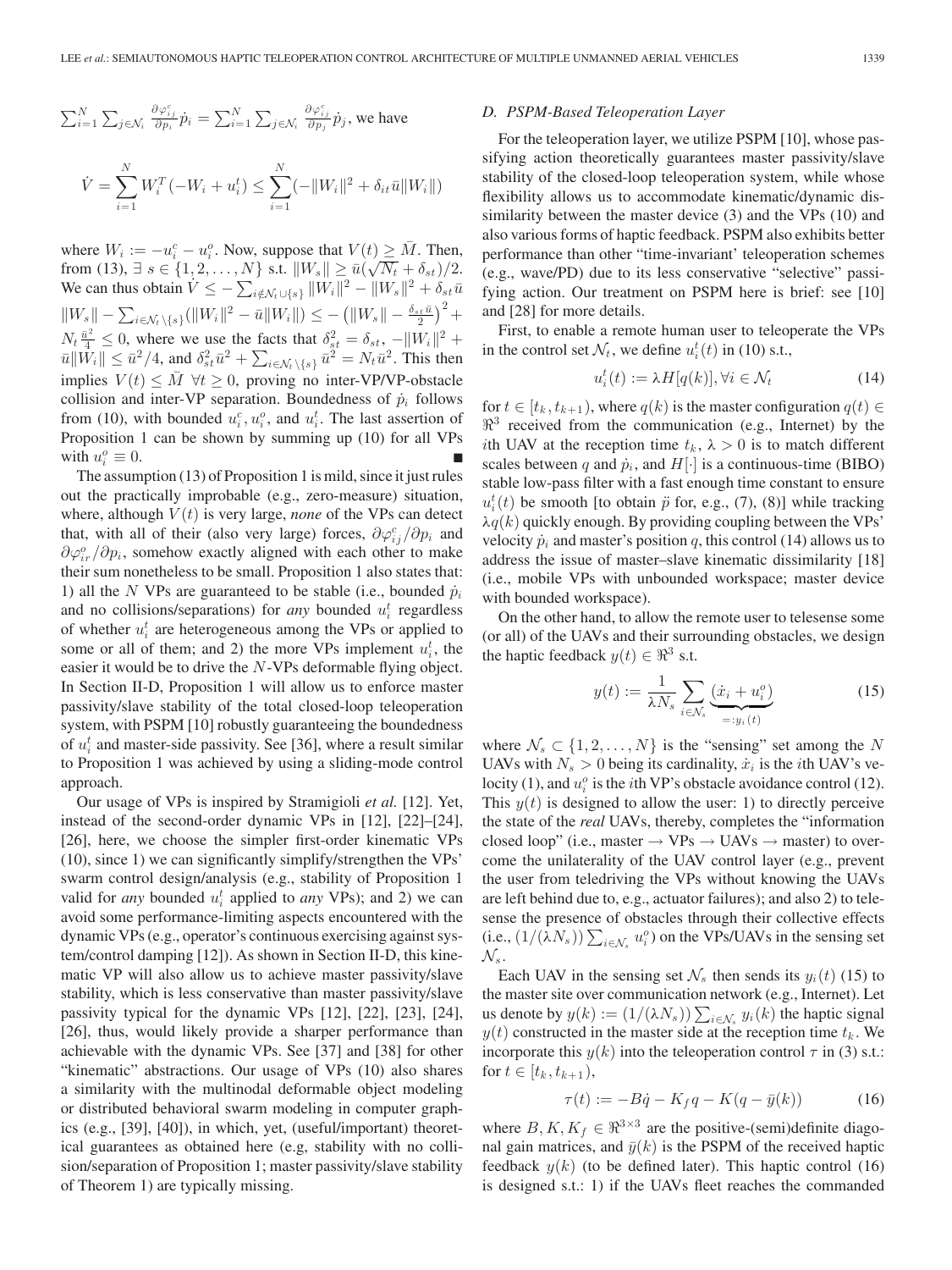velocity, the user will perceive this steady-state UAVs' velocity haptically (via f in (3)) and/or visually (by seeing q); and 2) if the UAVs fleet approaches obstacles, the user will haptically perceive these obstacles through their collective action  $\sum_{i=1}^{N} u_i^o$  through the haptic feedback y. See Point 2 of Theorem 1.

At each  $t_k$ , PSPM  $\bar{y}(k)$  in (16) is defined by

$$
\min_{\bar{y}(k)} \|y(k) - \bar{y}(k)\|
$$
  
subj.  $E(k) = E(k-1) + D_{\min}(k-1) - \Delta \bar{P}(k) \ge 0$ 

that is,  $\bar{y}(k)$  is chosen as close to  $y(k)$  as possible for performance (first line), yet, only to the extent permissible by the passivity constraint (second line). Here,  $E(k) \geq 0$  is the virtual energy reservoir (simulated in software);  $D_{\min}(k)$  :=  $\frac{1}{t_{k+1}-t_k}\sum_{i=1}^3 b_i(\bar{q}_i(k)-\underline{q}_i(k))^2$  is (conservative) estimate of the (otherwise-wasted) energy dissipation via the damping  $B$  in (16), which is reharvested into  $E(k)$ , with  $b_i > 0$  being the *i*th diagonal element of B ( $i = 1, 2, 3$ ),  $q_i$  the *i*th element of q, and  $\bar{q}_i(k)$  and  $\underline{q}_i(k)$ , respectively, the maximum and minimum of  $q_i(t)$  during  $[t_k, t_{k+1})$ ; and, with  $||x||_A^2 := x^T A x$ ,  $\Delta \overline{P}(k) :=$  $||q(t_k) - \bar{y}(k)||_K^2/2 - ||q(t_k) - \bar{y}(k-1)||_K^2/2$  is the energy jump at  $t_k$ , which is passified by choosing  $\bar{y}(k)$  to satisfy the passivity constraint (second line).

This PSPM is implemented only on the master side. Since the human operator usually keeps injecting energy into the master system,  $E(k)$  may keep increasing as well. To avoid this excessive energy accumulation in  $E(k)$ , we ceil off  $E(k)$ , by discarding any energy over a certain upper limit  $\overline{E}$ . Note that, if we utilize  $y(k)$  directly in (16), passivity would be in general violated, since the switchings of the (discrete) signal  $y(k)$  can induce (possibly destabilizing) energy jumps in the system [10] and also the frequency/phase contents of  $y(k)$  itself may not define a passive mapping with  $\dot{q}$  via  $K, K_f$ . See [10], [28] for more details on PSPM. We now present the main result of this paper, whose proof we omit here and refer readers to a similar proof in [21], that can be easily applied to Theorem 1 while recognizing the BIBO stability of  $H(s)$  in (14) and nonzero  $K_f$ in (16).

*Theorem 1:* Consider N VPs (10) and master device (3) with PSPM-modulated teleoperation control (16).

1) Closed-loop master system is passive, i.e.,  $\exists d_1 \in \Re$  s.t.,

$$
\int_0^T f^T \dot{q} dt \ge -d_1^2 \tag{17}
$$

 $\forall T \geq 0$ . Moreover, if the assumptions of Proposition 1 hold and human user is passive, i.e.,  $\exists c_2 \in \Re$  s.t.,

$$
\int_0^T f^T \dot{q} dt \le c_2^2 \tag{18}
$$

 $\forall T \geq 0$ , all the VPs are stable (with bounded  $\dot{p}_i$ ) with no VP–VP/VP-obstacle collision and VP–VP separations, and  $(\dot{q}, q, q - \bar{y}(k))$  are also all bounded  $\forall t \geq 0$ .

2) Suppose further that  $(\ddot{q}, \dot{q}) \rightarrow 0$ ,  $E(k) > 0 \ \forall k \geq 0$ ,  $(x_i(t), \dot{x}_i(t)) \to (p_i(t), \dot{p}_i(t))$  and  $\mathcal{N}_s = \{1, 2, ..., N\}.$ Then,

a) if  $u_i^o = 0$ ,  $i = 1, 2, ..., N$  (i.e., no obstacles), the human user will have collective haptic velocity perception with

$$
q(t) \to \frac{1}{\lambda N_t} \sum_{i=1}^{N} \dot{x}_i
$$
\n(19)

$$
f(t) \rightarrow \left[\frac{K_f}{\lambda N_t} + \frac{K}{\lambda} \frac{N_s - N_t}{N_t N_s}\right] \sum_{i=1}^{N} \dot{x}_i \quad (20)
$$

and

b) if  $\dot{x}_i = 0$ ,  $i = 1, 2, \ldots, N$  (e.g., stopped by obstacles), human will have collective obstacle haptic perception with

$$
q(t) \to -\frac{1}{\lambda N_t} \sum_{i=1}^{N} u_i^o \tag{21}
$$

$$
f(t) \rightarrow -\left[\frac{K_f}{\lambda N_t} + \frac{K}{\lambda} \frac{N_s + N_t}{N_t N_s}\right] \sum_{i=1}^{N} u_i^o.
$$
 (22)

The results of Theorem 1 still hold even when the master– slave (discrete) communication is imperfect (e.g., Internet with varying delay, packet loss, data swapping, etc.), since: 1) the **PSPM** can passify *any* discrete data sequence  $y(k)$  regardless of how imperfect its transmission is; and 2) Proposition 1 requires only the boundedness of  $u_i^t(t)$ , which is guaranteed by the PSPM's ensuring boundedness of  $q(t)$  robustly at the master site [with passive human assumption (18) and stability of H (14)].

Due to the same reason, with PSPM, we can utilize *any* arbitrary forms of haptic feedback  $y(t)$  other than (15) while preserving master passivity/slave stability (e.g.,  $y := \dot{x}_l +$  $1/(\lambda N) \sum_{i=1}^{N} u_i^o$ , where l represents a leader agent; or even nonlinear function  $y := y(\dot{x}_i, u_i^o)$ ). Such a flexibility is unusual with typical passivity-enforcing schemes (e.g., wave/PD) and has been exploited in [7], [25], [27]. We also performed, in [27], a psychophysical study on three different haptic feedback forms for (15) [i.e.,  $y = (1/(\lambda N_s)) \sum_{i \in \mathcal{N}_s} \dot{x}_i, y =$  $(1/(\lambda N_s))\sum_{i\in\mathcal{N}_s}u_i^o$ , and (15)] using novel human-perspective performance measures (i.e., maneuverability and perceptual sensitivity) and revealed their respective effectiveness for specific task objectives. See [27] for more details on this psychophysical evaluation on different haptic feedback for (15). See also [41] for a psychophysical experiment on the contribution of haptic feedback itself to the user's performance improvement.

Point 2 of Theorem 1 illustrates that, on top of haptic feedback, the human user will also have visual feedback, which turns out to be quite useful in some situations [i.e., seeing the devicetip position q, proportional to  $\sum_{i=1}^{N} \dot{x}_i$  (19) or  $\sum_{i=1}^{N} u_i^o$  (21)]. For instance, if we choose  $\mathcal{N}_s = \mathcal{N}_t$  and  $K_f = 0$  as done in Section III-D, although  $f(t) \rightarrow 0$  with  $u_i^o = 0$  from (20) (i.e., no force feedback in steady state), with the visual feedback of  $q(t)$ providing the velocity command information and the transient (nonzero) force feedback of  $f(t)$  conveying the information of the mismatch between the velocity command and  $\sum_{i=1}^{N} \dot{x}_i$ , the human user can still adequately perceive the collective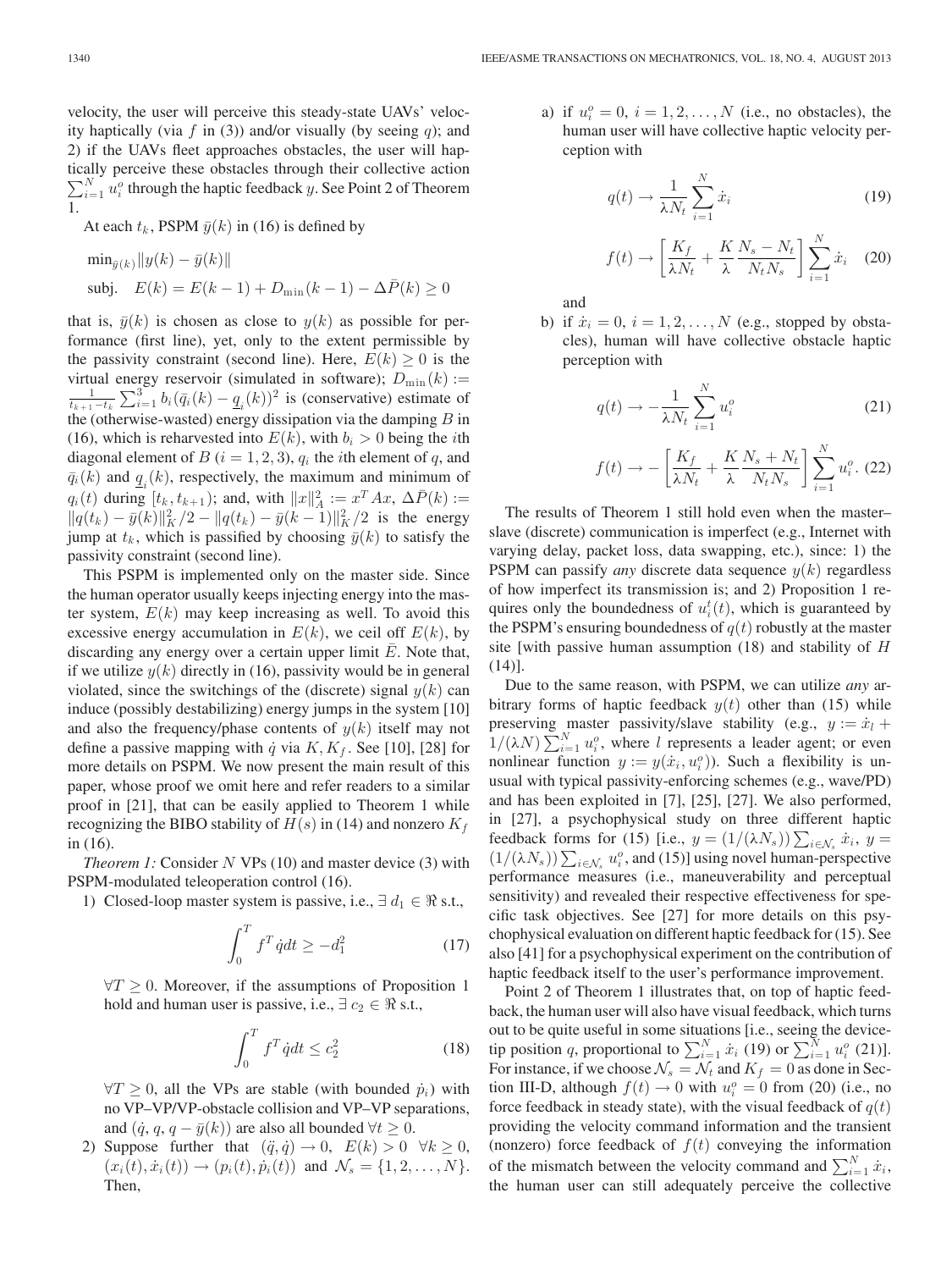

Fig. 3. On the left: our quadrotor UAV setup with its avionics parts. On the right: haptic interface used in the experimental test bed.

behavior of multiple UAVs and utilize it for teleoperating them. See Section III-D. Of course, if desired, by setting  $K_f \neq 0$ , we can easily recover nonzero steady-state force feedback even with  $\mathcal{N}_t = \mathcal{N}_s$  [see (20)].

Due to the limited master device DOF, there is an unavoidable ambiguity in our haptic feedback, that is, the same pair of  $(q(t), f(t))$  may correspond to the velocity information  $\sum_{i=1}^{N} x_i$ or to the obstacle information  $\sum_{i=1}^{N} u_i^o$ . This ambiguity can be addressed: 1) by providing a visual cue to convey the relative importance between  $\sum_{i=1}^{N} x_i$  and  $\sum_{i=1}^{N} u_i^o$ ; or 2) by scaling the haptic feedback of  $\sum_{i=1}^{N} u_i^o$  much larger/steeper than that of  $\sum_{i=1}^{N} \dot{x}_i$  so that, whenever the obstacle action is present, its (steady-state) effect can be dominant. This latter option is adopted for our experiment in Section III-D.

We also believe that the master passivity/slave stability [with kinematic VPs (10)] of Point 1 of Theorem 1 is more suitable for our purpose than the usual master passivity/slave passivity, since 1) it does not require the human user to, e.g., continuously overcome damping dissipation in the (dynamic) VPs simulation and UAVs dynamics (e.g., wind drag [12]); and 2) enforcing slave passivity is not so important here (since VPs are not physically interacting with unknown environment) and rather likely detrimental (i.e., unnecessarily enforce conservative passivity both for the master and slave sides).

#### III. EXPERIMENTAL TEST BED AND RESULTS

## *A. Hardware Setup*

The experiments reported in this section were run on a customized version of the *MK-Quadro*, <sup>3</sup> an open-source platform (see Fig. 3). Four propellers of diameter 0.254 m are attached to four Roxxy 2827-35 motors, each of which driven via a pulse width modulation signal by a BL-Ctrl V2.0 brushless controller. The average power consumption sustainable by the controller is 160 W and the peak current is 40 A. The motors are mounted at the end of four aluminum rods joined together in a cross-shape by two plastic center plates. The total span and weight of the frame are 0.5 m and 0.12 kg, respectively.

We identified the static and dynamical characteristics of the motor/propeller system by means of Nano17 force/torque sensor.<sup>4</sup> As expected, the relation between rotational speed and generated force/torque can be well approximated by a quadratic function. The maximum attainable force and torque are 9.0 N and 0.141 Nm, respectively. The response from speed command to actual propeller speed was well representable by a first-order linear system with a time constant of 0.047 s.

The avionics of the UAV is composed of two main parts: an on-board computer and a microcontroller. The 8-bit Atmega1284p microcontroller, clocked at 20 MHz, is able to send the desired motor speeds to the brushless controller by means of an  $I<sup>2</sup>C$  bus. It also receives data from a 3-D LIS344alh accelerometer (0.0039 $g_0$  m/s<sup>2</sup> resolution and  $\pm 2g_0$  m/s<sup>2</sup> range) and 3 ADXRS610 gyros (0.586  $\degree$ /s resolution and  $\pm 300 \degree$ /s range). The on-board computer is a small  $Q7$  board<sup>5</sup> with a Z530 Intel Atom processor, 1-GB DDR2 533-MHz RAM, an 8-GB Flash Disk, and a WiFi card, with a total power consumption of 10 W. The on-board computer and the microcontroller communicate through a serial (RS232) cable with baud-rate up to 115200 bits/s. The UAV is also equipped with a low-cost monocular camera, connected to the on-board computer through USB. A set of reflective markers are also attached on it, which is used by an external motion tracking system to retrieve the current position/orientation of the quadrotors.

We used a commercial Omega. $3<sup>6</sup>$  as haptic master device, with three fully actuated translational DOF. See Fig. 3. The maximum device force is about 10 N and its workspace is cube shaped with an edge of 0.12 m. The device is connected to a computer through USB with 2.5-kHz servo-rate. This computer then communicates to the UAV's on-board computer through Internet communication.

## *B. Quadrotor Control and Estimation*

The inner/outer loop controller explained in Section II-B is used for each quadrotor to track its own VP. The faster inner loop attitude control (9) is run by the microcontroller at a frequency of 500 Hz while the slower outer loop position control (7), (8) is run on the on-board computer at a frequency of about 120 Hz.

The position/orientation data provided by the motion tracking system are directly used by the position controller. However, the update rate of the roll/pitch measurements from the motion tracking system is too slow to be fed back to the (faster) attitude controller. To address this issue, we utilized the standard complementary filters (see, e.g., [42]) to produce a high-rate estimate of the roll and pitch angles by data fusing the gyroscope and accelerometer readings. The dynamics of the employed complementary filters (valid for small angles and accelerations) are given as follows:

$$
\dot{\hat{\phi}} = \bar{w}_{\phi} + k(\bar{a}_{\phi} - \hat{\phi}), \ \dot{\hat{\theta}} = \bar{w}_{\theta} + k(\bar{a}_{\theta} - \hat{\theta})
$$

where  $\bar{w}$  and  $\bar{a}$  are the gyroscope and accelerometer readings influencing the roll and pitch dynamics, and  $k$  is a positive gain. Typical performance of this filter is shown in Fig. 4.

<sup>3</sup>http://www.mikrokopter.de

<sup>4</sup>http://www.ati-ia.com/

<sup>5</sup>http://www.seco.it/en/, http://www.qseven-standard.org/ 6http://www.forcedimension.com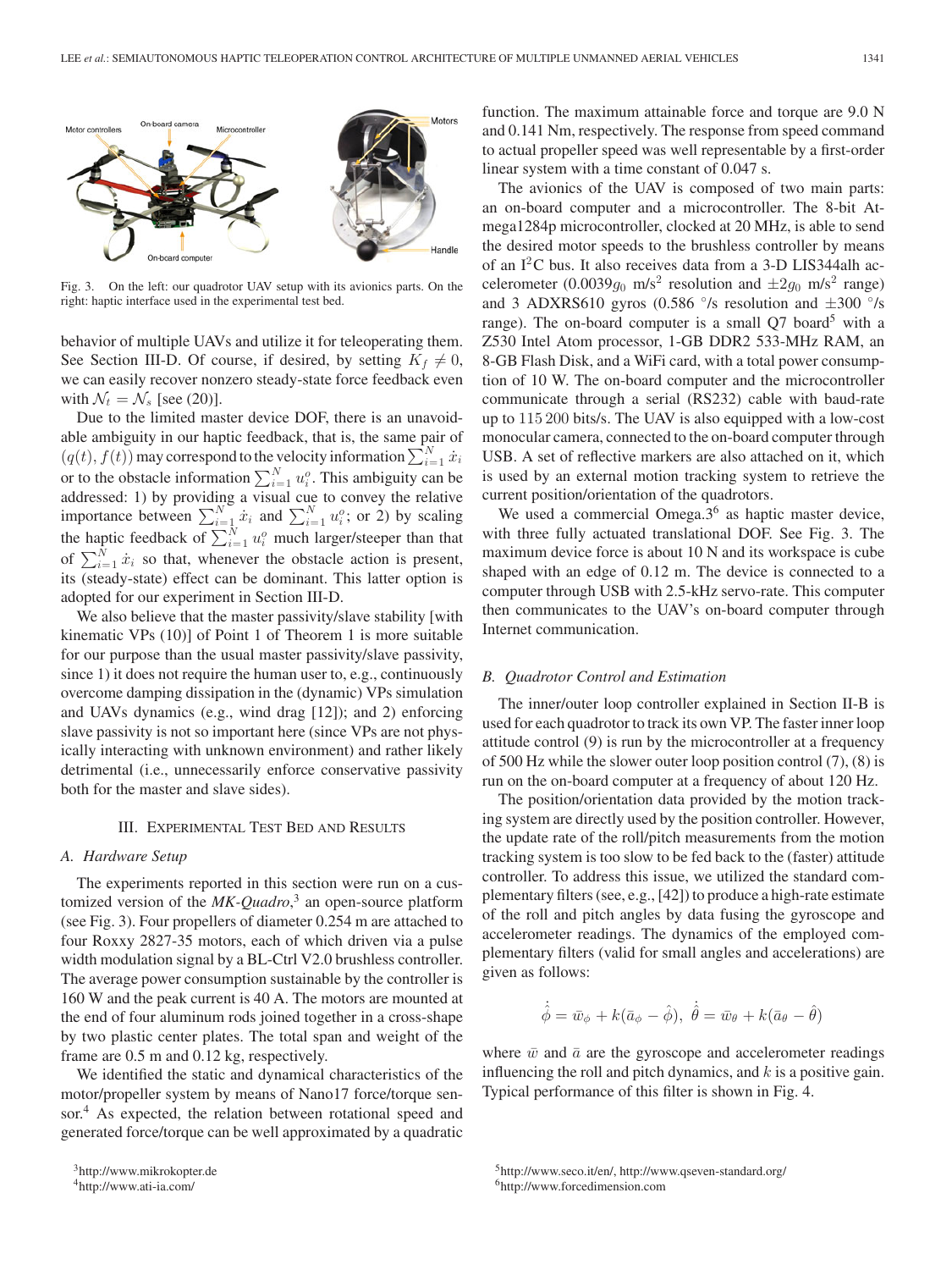

Fig. 4. Roll and pitch angles estimate by the complementary filter (red) and their ground-truth values (blue) in a typical experiment.



Fig. 5. Software implementation architecture.

#### *C. Software Setup*

The software for our semiautonomous teleoperation system consists of several processes interconnected though custom interfaces, as depicted in Fig. 5. A  $C++$  algorithmic library provides the signal processing and control methods needed by each process, such as flight control, signal filtering, collective behavior, and force-feedback control.

The microcontroller runs a single process implementing the attitude controller and complementary filter. The on-board computer runs a process implementing the position controller, VP simulation, and another processes for the collective control among the UAVs and communication with the human operator. This on-board computer uses WiFi to communicate via Socket IPC with: 1) the other UAVs' onboard computers; 2) the master haptic device computer; and 3) the external motion tracking system. The haptic device computer runs a local control loop implementing the PSPM algorithm and computing the force cues for the human operator at a frequency of 2.5 kHz.

The *Safe Module process*, a compact and well-tested custombuilt program, is also implemented to mediate the communication between the position and attitude controllers with the aim of taking full control of the UAV in the case of detection of some malfunctioning (e.g., erroneous frequencies, excessive jitter, etc.).

## *D. Illustrative Experiments*

Using the test bed described so far, we conducted experiments to illustrate the theoretical framework presented in this



Fig. 6. Screenshot from the first experiment: potentials are designed to render a square formation; human user is tasked to guide the UAVs into a narrow passage.

paper. For this, we set  $\mathcal{N}_t = \mathcal{N}_s$  and  $K_f = 0$  as explained after Theorem 1 in Section II-D (i.e., in steady state, haptic feedback solely due to obstacles or visual feedback of collective velocity). In the following, we present the results of two representative<sup> $7$ </sup> experiments. We also invite readers to watch the attached video where these experiments are shown together with additional materials.

For the first experiment, we design the inter-VP potentials  $\varphi_{ij}^c$  in (11) to let the four UAVs make a square formation with 2 m edge in free space (i.e., no obstacles). A narrow passage with 2.5 m clearance is also installed in the middle of the arena. The human user then telepushes the team of four UAVs through this passage with haptic feedback several times to show the overall system behavior. See Fig. 6 for some screenshots from a similar experiment.

The first four plots of Fig. 7 respectively shows: 1) the human velocity command  $u_i^t$ ; 2) the average obstacle avoidance action  $(1/4)\sum_{i=1}^{4} u_i^o$ ; 3) the average velocity of the UAVs  $(1/4)\sum_{i=1}^{4} x_i$ ; and 4) the control torque  $\tau$  [i.e., force feedback from (3)] provided to the user, with the three lines (red, green, and blue) of each plot representing their components in the three orthogonal axes. From there, we can then observe that high force feedback corresponds to rapid changes in the velocity command (i.e., haptic perception of the velocity mismatch—see Section II-D) or to the high values of the obstacle gradient [i.e., haptic obstacle perception: note the opposite signs of  $u_i^t$  and  $(1/4)\sum_{i=1}^{4} u_i^{\circ}$  as predicted in (22)]. Also, note that, in steadystate around 10 s with almost zero obstacle actions, as shown in the Point 2a of Theorem 1, the average velocity follows the human command with zero control torque [i.e., visual feedback (19) with zero haptic feedback (20)].

The very bottom plot of Fig. 7 contains the evolution of the interdistances among the UAVs,  $||x_i - x_j||$ ,  $i, j \in \{1, 2, 3, 4\}$ . Given the chosen square formation, in free space, the four distances should be 2 m while the remaining two (diagonals) distances should be 2 in while the remaining two (diagonals) distances  $2\sqrt{2}$  m. These nominal values are plotted with dashed horizontal lines. We can then see there that, due to the presence of obstacles and the teleoperation commands, the actual inter-UAV distances deviate from the nominal ones during the operation, yet, with no collisions/separations among the UAVs. Notice also the correspondence between the phases of large

<sup>&</sup>lt;sup>7</sup>Numerous demonstrations of our teleoperation framework have been performed at the authors' institutions and also at the 2012 International Conference on Intelligent and Autonomous Systems between Korea and Germany, with the system behaving as postulated by the theory (e.g., Theorem 1).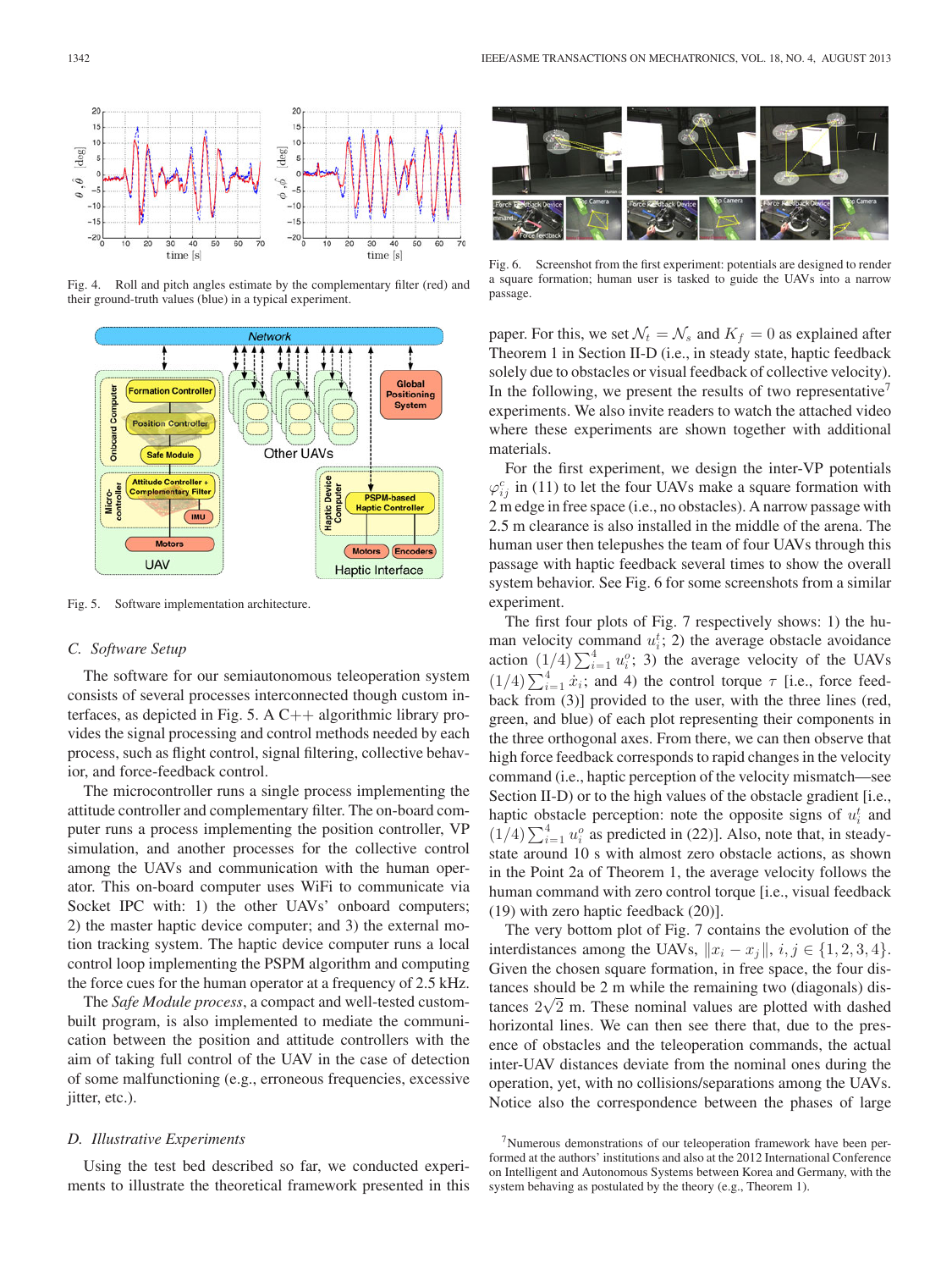

Fig. 7. Human velocity command  $u_i^t$ , collective obstacle avoidance gradients  $\sum_{i=1}^{4} u_i^o$ , collective UAVs' velocity  $\sum_{i=1}^{4} x_i$ , control torque of the master device  $\tau$ , and interdistances among the UAVs  $||x_i - x_j||$ .

inter-UAV distance errors and high force feedback in Fig. 7 (i.e., haptic obstacle perception).

Fig. 8 shows the VP-UAV position tracking error  $||p_i - x_i||$ ,  $i = 1, \ldots, 4$ , which are fairly small (i.e., less than 5% of the undeformed interdistance 2 m among the UAVs in Fig. 7). Similar UAV-VP coordination errors have been observed in all the other trials of the experimental campaign. This small VP-UAV error then implies that our (practical) trajectory tracking controller in Section II-B works properly and our assumption of small  $\|\dot{x}_i - p_i\|$  in Section II-B is indeed valid for the experiment (i.e., VP behaviors and UAV behaviors are equivalent). This,







Fig. 9. Trajectories of UAVs projected on the *XY* and *XZ* planes during the time interval [0 s, 10 s]: the dashed lines and big dots illustrate the formation and locations of the UAVs at 0, 5, and 10 s, while the black thick lines represent the narrow passage gap.

along with Fig. 7, also manifests the stable behavior of our multi-UAV teleoperation system.

In Fig. 9, we also present the trajectories of four UAVs during the first 10 s of the experimental trial. For better presentation while avoiding unnecessary overlaps, here, we report only the results where the fleet of the UAVs is forced by the human user to pass through the narrow opening only once. From Fig. 9, we can then see that the UAVs' formation shape deforms during the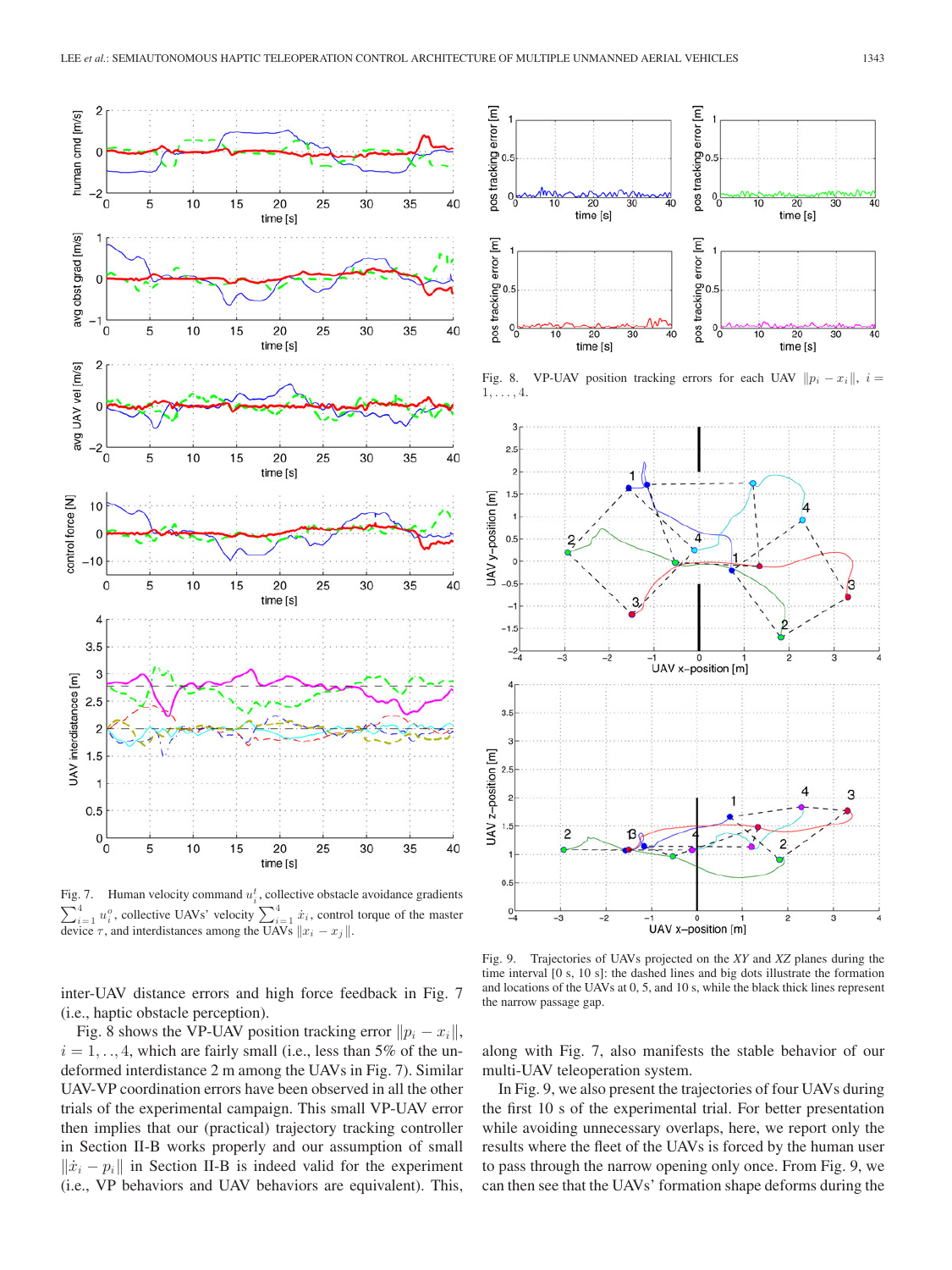

Fig. 10. Screenshot from the second experiment: potentials are designed to make a tetrahedron formation; human user is tasked to guide the UAVs over a ground obstacle.

transition and comes back to the undeformed one after traversing the narrow passage. We can also consider this phase together with the first 10 s of Fig. 7, where it is clear how the inter-UAV distances are first deviated from the nominal values and then restored (at approximately 9 s). Finally, notice from Fig. 9 (or Fig. 6) that, due to the rotational symmetry of our controller, the square formation shape of the UAVs rotates in  $E(3)$  while interacting with the environment.

To conclude the section, Fig. 10 shows screenshots of the other representative experiment where we designed the VP–VP potential  $\varphi_{ij}^c$  to generate a tetrahedron formation at rest with a ground obstacle. From the four snapshots in Fig. 10, we can then see that, as the human user teledrives the UAVs over the obstacle, the whole UAVs' formation rolls over the obstacle, again due to the rotational symmetry of the VP–VP potentials.

### IV. SUMMARY AND FUTURE RESEARCH

We proposed a novel haptic teleoperation control framework for multiple UAVs, consisting of three layers: 1) UAV control layer to drive each UAV to follow its own VP; 2) VP control layer to render N VPs as a deformable flying object with inter-VP/VP-obstacle collision avoidance and inter-VP connectivity preservation; and 3) PSPM-based teleoperation layer to allow a human user to telecontrol the bulk motion of  $N$  VPs with some useful haptic feedback over the Internet. Master passivity/slave stability and some asymptotic performance measures are proved. Experiment results are also presented.

Some possible future research directions include: 1) reduction of the number of UAVs directly communicating with the master while retaining the same level of performance (e.g., the same level of controllability [43]); 2) elimination of VPs altogether (see [44] for preliminary results in this direction); 3) application to a real task with the haptic feedback (15) perceptually optimized for that task (by using the method of [27], [41]); and 4) experimental comparison with other semiautonomous teleoperation control techniques.

#### **REFERENCES**

- [1] K. P. Valavanis, *Advances in Unmanned Aerial Vehicles: State of the Art and the Road to Autonomy*. New York, NY, USA: Springer-Verlag, 2007, vol. 33.
- [2] G. Vachtsevanos and K. Valavanis, *IEEE Robot. Autom. Mag. (Special Issue on Unmanned Aerial Vehicles*), vol. 13, Sep. 2006.
- [3] T. J. Koo and S. Sastry, "Output tracking control design of a helicopter model based on approximate linearization," in *Proc. IEEE Conf. Decision Control*, Dec. 1998, vol. 4, pp. 3635–3640.
- [4] R. Mahony and T. Hamel, "Robust trajectory tracking for a scale model autonomous helicopter," *Int. J. Robust Nonlinear Control*, vol. 14, pp. 1035– 1059, 2004.
- [5] A. P. Aguiar and J. P. Hespanha, "Trajectory-tracking and path-following of underactuated autonomous vehicles with parametric modeling uncertainty," *IEEE Trans. Autom. Control*, vol. 52, no. 8, pp. 1362–1379, Aug. 2007.
- [6] M-D. Hua, T. Hamel, P. Morin, and C. Samson, "A control approach for thrust-propelled underactuated vehicles and its application to VTOL drones," *IEEE Trans. Autom. Control*, vol. 54, no. 8, pp. 1837–1853, Aug. 2009.
- [7] D. J. Lee, C. Ha, and Z. Zuo, "Backstepping control of quadrotor-type UAVs: Trajectory tracking and teleoperation over the internet," in *Proc. Int. Conf. Autonom. Syst.*, Jun. 2013, pp. 217–225.
- [8] J. M. Pflimlin, P. Soueres, and T. Hamel, "Position control of a ducted fan VTOL UAV in crosswind," *Int. J. Control*, vol. 80, no. 5, pp. 666–683, 2007.
- [9] M. Oishi and C. J. Tomlin, "Switched nonlinear control of a VSTOL aircraft," in *Proc. IEEE Conf. Decision Control*, 1999, vol. 3, pp. 2685– 2690.
- [10] D. J. Lee and K. Huang, "Passive-set-position-modulation framework for interactive robotic systems," *IEEE Trans. Robot.*, vol. 26, no. 2, pp. 354– 369, Apr. 2010.
- [11] T. M. Lam, M. Mulder, and M. M. van Paassen, "Haptic feedback in uninhabited aerial vehicle teleoperation with time delay," *AIAA J. Guid., Control Dyn.*, vol. 31, no. 6, pp. 1728–1739, 2008.
- [12] S. Stramigioli, R. Mahony, and P. Corke, "A novel approach to haptic tele-operation of aerial robot vehicles," in *Proc. IEEE Int. Conf. Robot. Autom.*, May 2010, pp. 5302–5308.
- [13] C. Masone, A. Franchi, H. H. Bülthoff, and P. Robuffo Giordano, "Interactive planning of persistent trajectories for human-assisted navigation of mobile robots," in *Proc. IEEE/RSJ Int. Conf. Intell. Robot. Syst.*, Oct. 2012, pp. 2641–2648.
- [14] D. J. Lee and M. W. Spong, "Bilateral teleoperation of multiple cooperative robots over delayed communication networks: Theory," in *Proc. IEEE Int. Conf. Robot. Autom.*, Apr. 2005, pp. 362–367.
- [15] E. J. Rodriguez-Seda, J. J. Troy, C. A. Erignac, P. Murray, D. M. Stipanovic, and M. W. Spong, "Bilateral teleoperation of multiple mobile agents: Coordinated motion and collision avoidance," *IEEE Trans. Control Syst. Technol.*, vol. 18, no. 4, pp. 984–992, Jul. 2010.
- [16] D. J. Lee and P. Y. Li, "Passive decomposition of mechanical systems with coordination requirement," *IEEE Trans. Autom. Control*, vol. 58, no. 1, pp. 230–235, Jan. 2013.
- [17] D. J. Lee and P. Y. Li, "Passive decomposition approach to formation and maneuver control of multiple rigid bodies," *J. Dyn. Syst. Meas. Control*, vol. 129, pp. 662–677, Sep. 2007.
- [18] D. J. Lee and D. Xu, "Feedback r-passivity of Lagrangian systems for mobile robot teleoperation," in *Proc. IEEE Int. Conf. Robot. Autom.*, May 2011, pp. 2118–2123.
- [19] D. J. Lee, "Passive decomposition and control of nonholonomic mechanical systems," *IEEE Trans. Robot.*, vol. 26, no. 6, pp. 978–992, Dec. 2010.
- [20] D. J. Lee, "Semi-autonomous teleoperation of multiple wheeled mobile robots over the internet," in *Proc. ASME Dynam. Syst. Contr. Conf.*, 2008, pp. 147–154.
- [21] D. J. Lee, A. Franchi, P. R. Giordano, H-I. Son, and H. H. Bülthoff, "Haptic teleoperation of multiple unmanned aerial vehicles over the internet,' in *Proc. IEEE Int. Conf. Robot. Autom.*, May 2011, pp. 1341–1347.
- [22] A. Franchi, P. R. Giordano, C. Secchi, H. I. Son, and H. H. Bülthoff, "A passivity-based decentralized approach for the bilateral teleoperation of a group of UAVs with switching topology," in *Proc. IEEE Int. Conf. Robot. Autom.*, May 2011, pp. 898–905..
- [23] A. Franchi, C. Secchi, H. I. Son, H. H. Bülthoff, and P. R. Giordano, "Bilateral teleoperation of groups of mobile robots with time-varying topology," *IEEE Trans. Robot.*, vol. 28, no. 5, pp. 1019–1033, Oct. 2012.
- [24] C. Secchi, A. Franchi, H. H. Bülthoff, and P. R. Giordano, "Bilateral teleoperation of a group of UAVs with communication delays and switching topology," in *Proc. IEEE Int. Conf. Robot. Autom.*, St. Paul, MN, USA, May 2012, pp. 4307–4314.
- [25] A. Franchi, C. Masone, V. Grabe, M. Ryll, H. H. Bülthoff, and P. R. Giordano, "Modeling and control of UAV bearing-formations with bilateral high-level steering," *Int. J. Robot. Res.*, vol. 31, no. 12, pp. 1504– 1525, 2012.